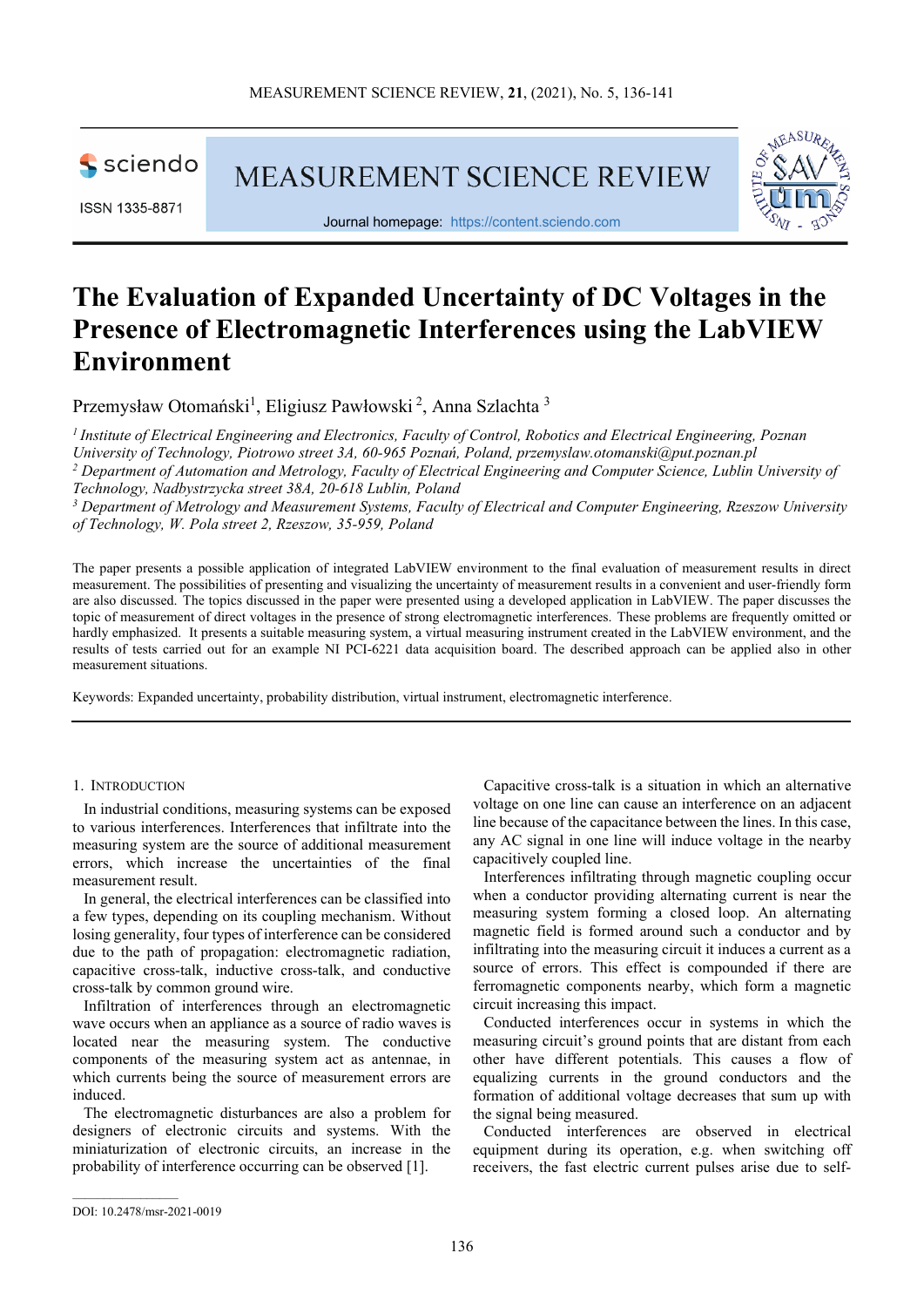induction (bursts), when switching inductive or capacitive receivers on and off in the supply system. In addition, they arise during lightning discharges, electrostatic discharges, power loss, transients, voltage drops, flicker, and emission of harmonic currents.

There are methods to limit the level of electrical interferences, e.g. by their reducing (shielding, grounding, galvanic insulation, using filters and separations and other ways of limiting - cutting the amplitude, dissipating part of the energy), and also by their limiting to a "safe" level of interaction with the sensitive devices [2]. All the abovementioned types of interferences reduce the quality of the measurement system by reducing accuracy. For low signal levels, the impact of noise will be significant. In the presented work, the radiated disturbances caused by interferences infiltrating through magnetic coupling are analyzed in relation to the standard IEC/EN 61000-4-8 [3]. The main aim of the work is to assess the uncertainty of the measurement system in the presence of electromagnetic disturbances using the LabVIEW environment. There are many methods of evaluating the inaccuracy of the measurement results, presented in the papers of many authors [4], [5], [6]. For this purpose, a specially developed virtual instrument was used and it is described in the paper.

## 2. EXPERIMENTAL RESEARCH

The diagram of the measuring system applied in the tests is presented in Fig.1. It is composed of a personal computer (PC) with an installed PCI 6221 data acquisition board (DAQ) by National Instruments and with the LabVIEW environment, of a REF5050 [7] low-noise, low-drift, very high precision and stable source of reference voltage  $V_{REF}$ , and of a ferromagnetic core FC ensuring the magnetic coupling of the measuring circuit with the source of interferences being the L-N-PE line powering the computer. The REF5050 is a low-noise (3  $\mu$ VPP/V), low-temperature drift (3 ppm/ $^{\circ}$ C), very high accuracy (0.05 %) voltage reference [7]. These features make the REF5050 ideal for use in high-precision data acquisition systems. As a result, the influence of the reference voltage on the DAQ uncertainty estimation is negligible.



Fig.1. Diagram of the measuring system applied in the tests.

The PC is powered from the 230 V 50 Hz grid through a system that ensures a magnetic coupling with the measuring circuit. The L-N powering conductors are coiled on the toroidal ferromagnetic core FC in such a manner that the created magnetic fluxes sum up. A conductor as a component of the measuring system can be passed through the hole in the FC. The current powering the computer contains a range of higher harmonics being a source of strong interferences, which infiltrate into the measuring system through magnetic coupling in the form of interference voltage *VNOISE*. The DAQ is connected to the computer via the PCI bus. A source of stable reference voltage  $V_{REF}$  = +5 V was connected to the AI0 analog input of the DAQ. Measurements with a low level of interferences require placing the conductors that form the measuring circuit at least 1 m away from the conductors that power the computer. Measurements with a high level of interferences are achieved by passing the measuring circuit conductor through the hole in the FC. This causes an increase in the level of interferences in the form of a circa 300-times increase in the type A uncertainty.

#### 3. UNCERTAINTY OF MEASUREMENT

The uncertainty of measurement result is a parameter allowing to determine the limits of an interval containing – with assumed probability – an unknown value of the true measurand.

The cause of the uncertainty of measurement result is the fact that we do not know the exact value of the measurand [8]. This is because the results obtained in the process of direct measurement reveal errors in both the uncertainties of type A, which are the result of random effects, and the uncertainties of type B, caused by systematic effects. According to the recommendations of an international document [8], about the method of evaluating and expressing uncertainty, the following notations and symbols will be adopted, corresponding to the parameters of probability distributions [9]: - standard uncertainty of type A, calculated on the basis of observed scatter of the results of a series of measurements, which is equal to the estimator of the standard deviation for average:

$$
u_A = \sqrt{\frac{1}{n(n-1)} \sum_{i=1}^{n} (x_i - \bar{x})^2} = \bar{S}_{\bar{x}} \tag{1}
$$

- standard uncertainty of type B, equal to the standard deviation of the assumed distribution of apparatus errors. With the assumption that the apparatus errors have rectangular distribution within the limits of maximum error  $\pm\Delta$ <sub>*g*</sub> :

$$
u_B = \frac{\Delta_g}{\sqrt{3}} = \sigma_J \tag{2}
$$

- combined standard uncertainty for a directly measured value, when the standard uncertainties of type A and type B are taken into consideration:

$$
u_{\rm c} = \sqrt{u_A^2 + u_B^2} \tag{3}
$$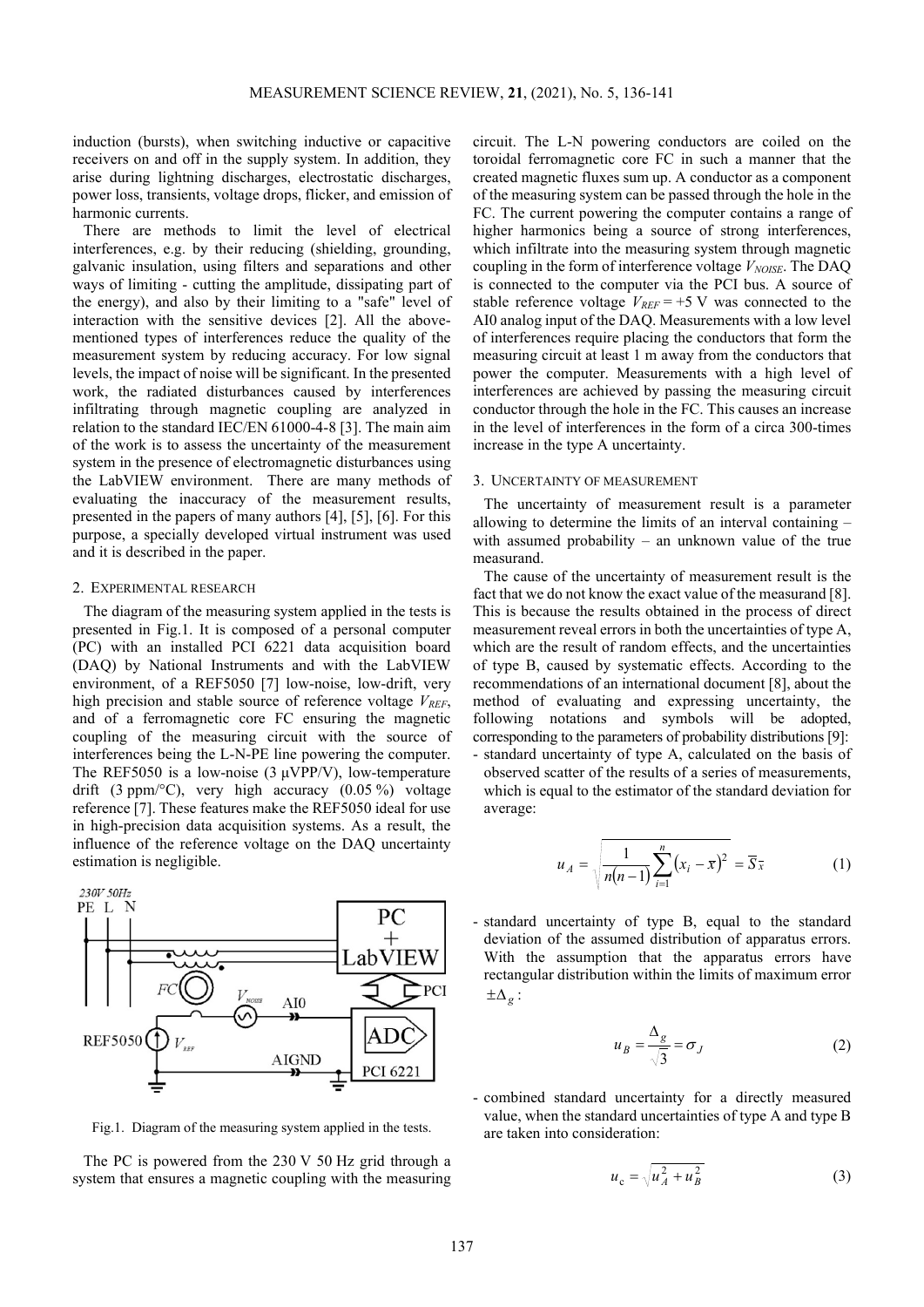- expanded uncertainty:

$$
U = k(\alpha) \cdot u_c \tag{4}
$$

 $-k(\alpha)$  is the coverage factor, corresponding to the standardized variable of a given distribution.

#### 4. UNCERTAINTY BUDGET

Final measurement result is complete only when it contains both the measurand value and the measurement uncertainty attributed to that value.

Statement of all identified component standard uncertainties estimated with A and B type methods is called uncertainty budget [9]. The aim of creating the uncertainty budget is to prove that the combined uncertainty of measurement result *uc* was estimated in a matter-of-fact, penetrating and verifiable way. With a correctly constructed budget, we can prove that all elements of uncertainty have been analyzed, also those that were not the greatest parts of the combined uncertainty. It means that no element was rejected arbitrarily, based on beliefs or traditional manner of conduct [10]. The subject of uncertainty budget evaluation is discussed in many publications, for example in [11], [12].

# 5. VIRTUAL INSTRUMENT

LabVIEW (Laboratory Virtual Instrument Engineering Workbench) is a graphical programming software used in developing programs for simulation, data acquisition, control, and communication application. In the LabVIEW environment icons are interconnected to create a program generally referred to as a VI (Virtual Instrument) [13], [14], [15]. All VIs must have two components: the Front Panel and the Block Diagram. The Front Panel contains various controls and indicators while the Block Diagram includes a variety of functions. The functions (icons) are wired inside the Block Diagram, where the wires represent the flow of data. The execution of a VI is data dependent, which means that a node inside the Block Diagram will execute only if data is available at each input terminal of that node. By contrast, the execution of a traditional program, such as C program, follows the order in which the instructions are written [16]. VIs make up a new generation of measurement equipment. In these new devices the hardware realization of some functions is replaced with an appropriate program executed by a PC. It concerns mainly the device handling and the execution of signal processing algorithms. Thanks to those facilities, it is easy to modify such a device and execute the signal processing algorithms. In particular, the LabVIEW environment seems to be commonly used at the university level teaching process for realization of specific programs for presentation of various problems.

In practice, virtual measuring instruments are often used for determining the value of measurement errors. Examples of such instruments are presented in the papers [17], [18]. For the purpose of determining errors and uncertainties of measurements in the system shown in Fig.1., a virtual instrument was prepared in the LabVIEW environment.

Fig.2. shows a portion of the application interface that displays the configuration parameters of the data acquisition board.

|                      | <b>DAQmx Physical Channel</b> | Max. value          | Min. value |
|----------------------|-------------------------------|---------------------|------------|
| NI PCI-6221 (37-PIN) | $\frac{1}{6}$ Dev1/ai0        | 10                  | $-10$      |
| <b>DAQ</b> type      | <b>Phisical channel</b>       | <b>DAQmx</b> ranges |            |
| Numeric value        | <b>Terminal configuration</b> |                     |            |
|                      |                               | <b>STOP</b>         |            |

Fig.2. Configuration parameters of the data acquisition board.

The developed VI application enables DC voltage measurements in a series with a preset number of *n* samples. Table 1. presents selected parameters of the DAQ card used.

Table 1. AI Absolute accuracy of the DAQ used [19].

| Nominal Range Positive<br><b>Full Scale</b> | 10    | 5    | 1    | 0.2    |
|---------------------------------------------|-------|------|------|--------|
| Nominal Range Negative<br><b>Full Scale</b> | $-10$ | $-5$ | $-1$ | $-0.2$ |
| Residual Gain Error<br>(ppm of Reading)     | 75    | 85   | 95   | 135    |
| Residual Offset Error<br>(ppm of Range)     | 20    | 20   | 25   | 80     |
| Offset Tempco<br>(ppm of Range/°C)          | 57    | 60   | 79   | 175    |
| Random Noise,<br>$(\mu Vrms)$               | 2.44  | 122  | 30   | 13     |
| Absolute Accuracy at Full<br>Scale (µV)     | 3100  | 1620 | 360  | 112    |
| Sensitivity (uV)                            | 97.6  | 48.8 | 12.0 | 5.2    |

Actual values of the completed measurements are indicated in the upper part of Fig.3.

The data enabling the calculation of the measurement uncertainties are entered into the software in the bottom part of Fig.3. in the green windows. All measurements were made in the 10 V Full Scale Range. As we can see in Table 1., on this range, the parameters involved in the error budget formation are as follows: *Residual Gain Error* = 75 ppm of Reading, *Residual Offset Error* = 20 ppm of Range, *Offset Tempco* = 57 ppm of Range/°C, *Random Noise* = 244 μVrms. Additionally, in Table 1., the manufacturer specifies the sensitivity and the absolute accuracy of the DAQ card. Both of these parameters have no influence on the estimation of uncertainty. According to the M Series Data Acquisition Device Specifications, the sensitivity is the smallest voltage change that can be detected. It is a function of noise. Absolute accuracy at full scale on the analog input channels is determined using the following assumptions: Reading equal to Range, Number of Readings =  $100$ , Coverage Factor = 3. Full scale absolute accuracy is worth comparing with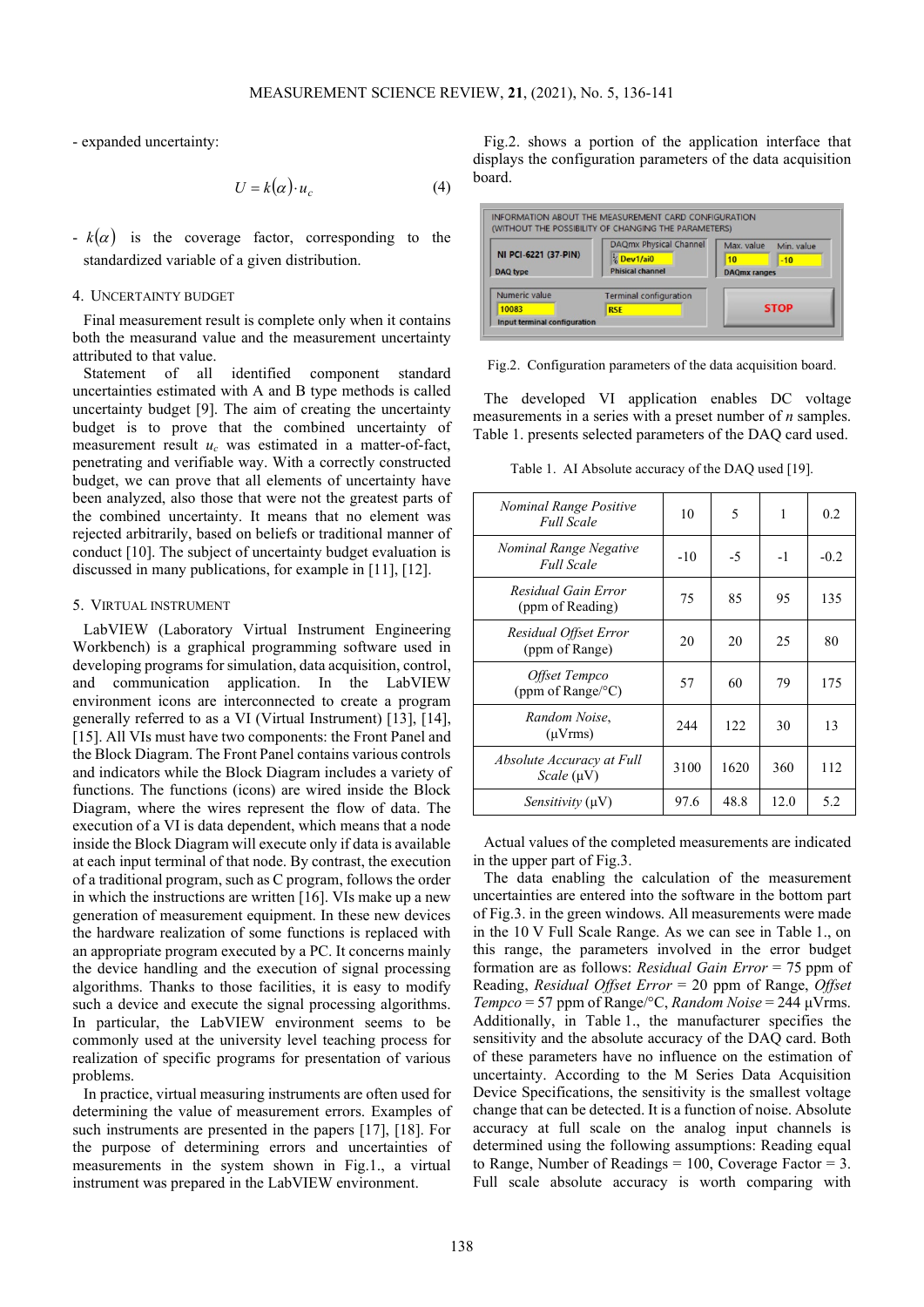experimentally determined measurement uncertainty. It is also worth noting that the accuracy is significantly inferior to the sensitivity at all ranges.

The created application enables measurements of direct voltage in a series of a preset number *n* of samples, calculates the average value  $\bar{x}$ , the measurement uncertainties  $u_A$ ,  $u_B$ ,  $u_c$ , *U*, the board's maximum error  $\Delta_g$ , and performs an additional statistical analysis of results [20].



Fig.3. Single measurement results and absolute accuracy of DAQ.

Fig.4. shows the series of measurements used at the moment for averaging and determining all the other parameters is indicated.

The data enabling the calculation of the measurement uncertainties are entered into the software in the left bottom part of the panel in the green windows. The calculation results are indicated next to them in the middle part of the panel: average value (red field), uncertainty of type A (blue field), uncertainty of type B, combined uncertainty and maximum error of the ADC (pink color), and expanded uncertainty (purple color). The right part of the panel contains a chart presenting averaged results of measurements from successive series and an additional statistical analysis of the results. The number of measurement series *N*, which will be subjected to an additional analysis, can be entered in the green field.

In Fig.5., average values of successive series of measurements are marked red in the chart, the range with the width of  $\pm U$  is marked purple, and the range with the width of  $\pm 3$   $\sigma$  is marked blue.

Above all, the standard deviation for a single result  $s(x_i)$  and the standard deviation of the average value  $s(\bar{x})$  from successive measurement series are calculated. Theoretically,

the ratio of these two values should be equal to the square root of *n* of the averaged measurements.

The software makes it possible to verify this theoretical correlation based on measurements carried out in an actual system.



Fig.4. Series of measurements and calculated uncertainties.



Fig.5. Additional statistical analysis of the results.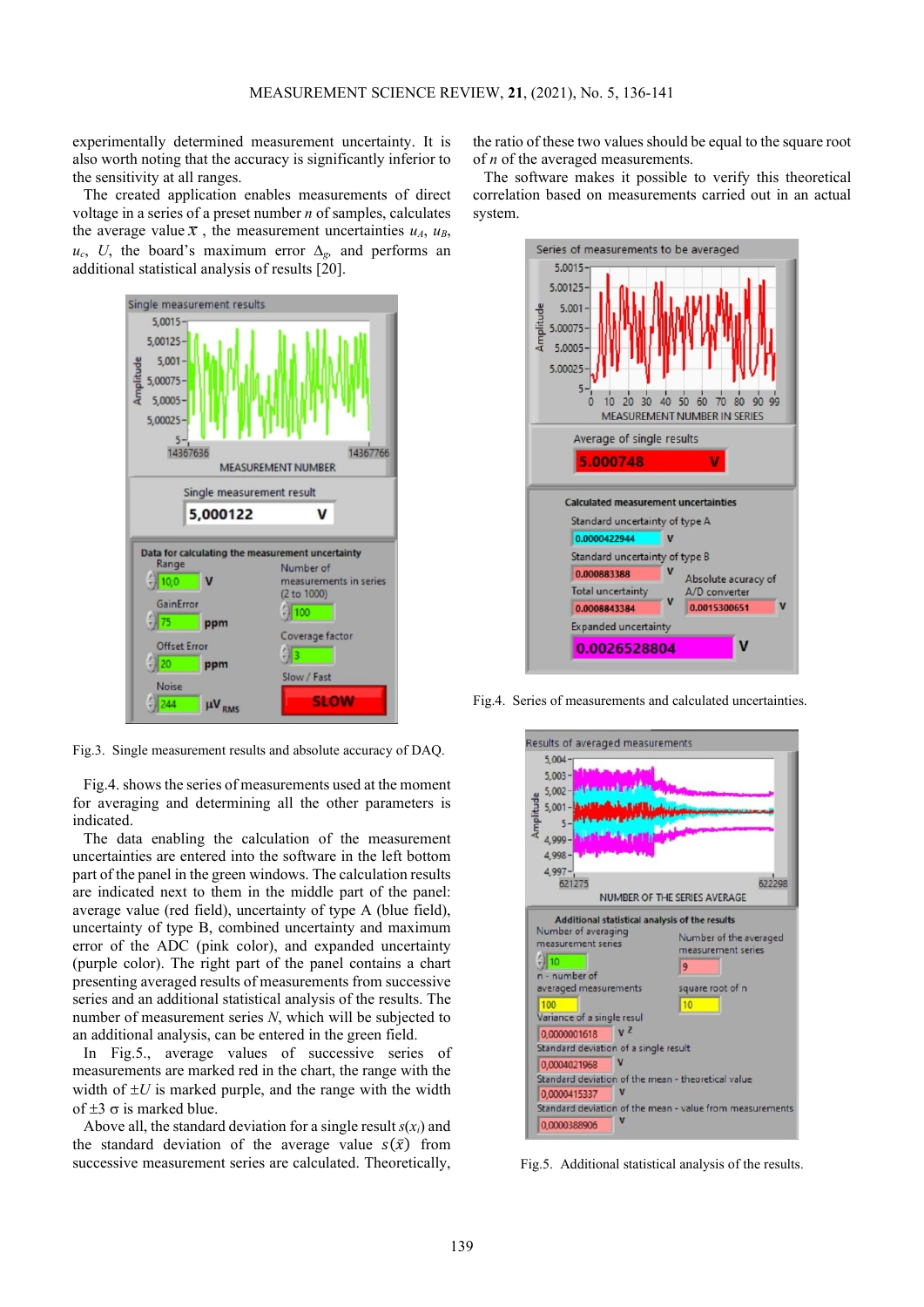## 6. RESULTS

Measurements were carried out with a low and a high level of interferences, each time for an increased number of measurements in the series with *n* = 2, 5, 10, 20, 50, 100, 200, 500, 1000. For each completed series of measurements, the software calculated type A uncertainty, type B uncertainty, and expanded uncertainty *U*. The obtained results are presented in charts in Fig.6. and Fig.7. In the case of measurements with a low level of interferences (Fig.6.) and a low *n* value, type B uncertainty prevails but type A uncertainty is just slightly lower and its value is similar.



Fig.6. Type A uncertainty (blue), type B uncertainty (red) and expanded uncertainty U (green) as a function of number of measurements n in a series for a low level of interferences

However, type A uncertainty decreases much faster in line with the increase in *n* and constitutes merely circa 4 % of type B uncertainty for  $n = 1000$ .

It is also possible to notice that the uncertainty of type B also decreases for larger values of *n*. This may seem unclear and requires additional clarification. This is due to the fact that the type B uncertainty component related to noise is derived directly from the technical specifications, and is expressed as the RMS value divided by the square root of the number *n* of measurements.

At the same time, however, expanded uncertainty *U* virtually does not change already for  $n \ge 200$ , so series of measurements that are longer than 200 measurements do not have a metrological justification. In the case of measurements with a high level of interferences (Fig. 7.), expanded uncertainty *U* increased circa 100-times.

Type A uncertainty prevails in these measurements and it is higher than type B uncertainty for low *n* by two orders of magnitude. This discrepancy decreases for higher *n* values but even for  $n = 1000$  type A uncertainty is higher than type B uncertainty by one order of magnitude. All uncertainties decrease in line with the increase in *n* and even with the change from  $n = 500$  to 1000 expanded uncertainty *U* decreases by another 30 %. However, it is impossible to achieve an uncertainty that is comparable to the measurements with a low level of interferences.



Fig.7. Type A uncertainty (blue), type B uncertainty (red) and expanded uncertainty U (green) as a function of number of measurements n in a series for a high level of interferences.

Fig.8. shows the comparison of expanded uncertainty values *U* for high and low level of interferences in the series with *n* = 2, 5, 10, 20, 50, 100, 200, 500, 1000. For the low *n* value expanded uncertainty *U* in the case of high level of interferences is approximately 1000 times greater than in the case of low level of interferences. However, the difference between the two uncertainty values, for high and low level of interferences, decreases as the number of measurements *n* increases.



Fig.8. The comparison of uncertainty values *U* for high and low level of interferences.

#### 7. CONCLUSION

The paper presents the possibilities of utilizing the LabVIEW integrated environment in the process of evaluating the uncertainty of measurement results in direct measurement. The possibilities of presenting and visualizing the uncertainty of measurement results in a convenient and user-friendly form are discussed.

By using the LabVIEW environment  $-$  as it is illustrated with an example of the developed application – we can support or add variety to the teaching of students in the field of metrology and measurement theory. The tests reveal that